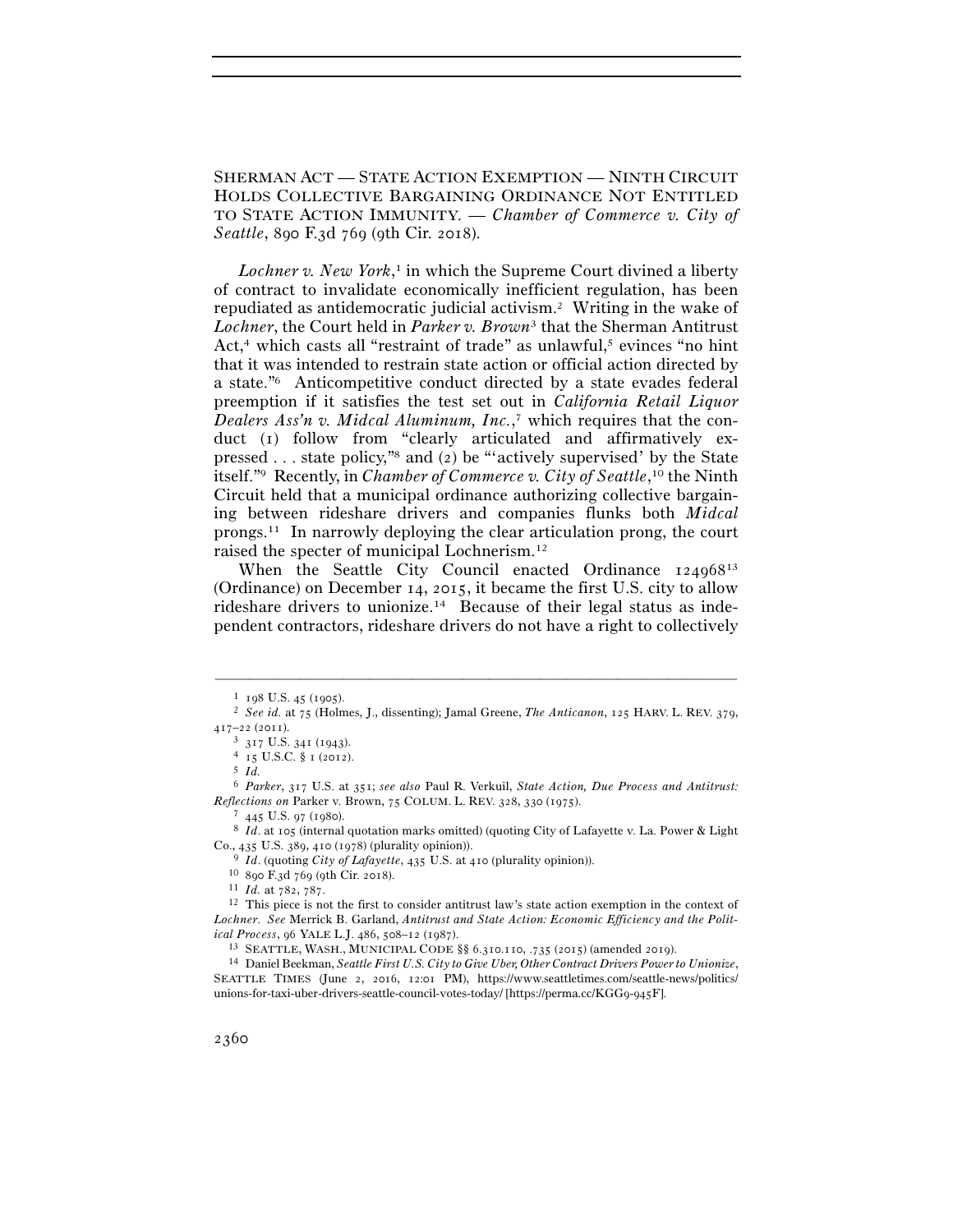bargain as "employees" under the National Labor Relations Act<sup>15</sup> (NLRA).16 Under the Ordinance, the City selects a "Driver Representative" that negotiates for drivers on subjects selected by the City, like driver earnings.17 Before any agreement is made final, the City reviews the terms reached to ensure compliance with the Ordinance.18 The Chamber of Commerce brought suit against the City, claiming that the Ordinance violates antitrust law by facilitating price fixing between independent contractors.19 The Chamber also alleged that the Ordinance is preempted by the NLRA and other federal and state laws.20

The district court dismissed the complaint.<sup>21</sup> After establishing that the Chamber had standing and that their claims were ripe, the court located the Ordinance under the protection of *Parker*. 22 Regarding the first *Midcal* prong, the court found that Washington statutes "clearly delegate authority for regulating the for-hire transportation industry to local government units and authorize them to use anticompetitive means in furtherance of the goals of safety, reliability, and stability."23 Pointing to the City's administrative role with respect to rideshare drivers, their driver representatives, and the negotiated agreement, the court held that the Ordinance is supervised by the State and therefore satisfies the second *Midcal* prong.24

Moving on, the court held that the Ordinance was not preempted by the NLRA. First, because both parties agreed that rideshare drivers are independent contractors, and because the court would therefore not resolve the issue of the drivers' legal status, the Ordinance was not subject to *Garmon*<sup>25</sup> preemption,<sup>26</sup> which requires first-instance determinations of whether certain activity comes under the NLRA be left to the National Labor Relations Board (NLRB).27 Nor was the Ordinance subject to *Machinists*<sup>28</sup> preemption,<sup>29</sup> which forbids state regulation of

<sup>15</sup> <sup>29</sup> U.S.C. §§ 151–169 (<sup>2012</sup>). 16 *Id*. § 152. Independent contractor status can present several disadvantages to workers. *See* Dmitri Iglitzin & Jennifer L. Robbins, *The City of Seattle's Ordinance Providing Collective Bargaining Rights to Independent Contractor For-Hire Drivers: An Analysis of the Major Legal Hur*dles, 38 BERKELEY J. EMP. & LAB. L. 49, 52 (2017).<br>
<sup>17</sup> MUNICIPAL § 6.310.735.B, .H(1).<br>
<sup>18</sup> Id. § 6.310.735 (H)(2).<br>
<sup>19</sup> Chamber of Commerce v. City of Seattle, 274 F. Supp. 3d 1155, 1159 (W.D. Wash. 2017).<br>
<sup>20</sup> Id.<br>

<sup>21</sup> *Id.* at <sup>1176</sup>. 22 *See id.* at 1160–63, <sup>1169</sup>. 23 *Id.* at <sup>1163</sup>. 24 *Id.* at 1168–69; *see id.* at 1167 (noting in the context of the City's oversight that cities are not required under Parker to show active supervision by the state itself).<br>
<sup>25</sup> San Diego Bldg. Trades Council v. Garmon, 359 U.S. 236 (1959).<br>
<sup>26</sup> City of Seattle, 274 F. Supp. 3d at 1170–71.<br>
<sup>27</sup> See Garmon, 359 U.S. at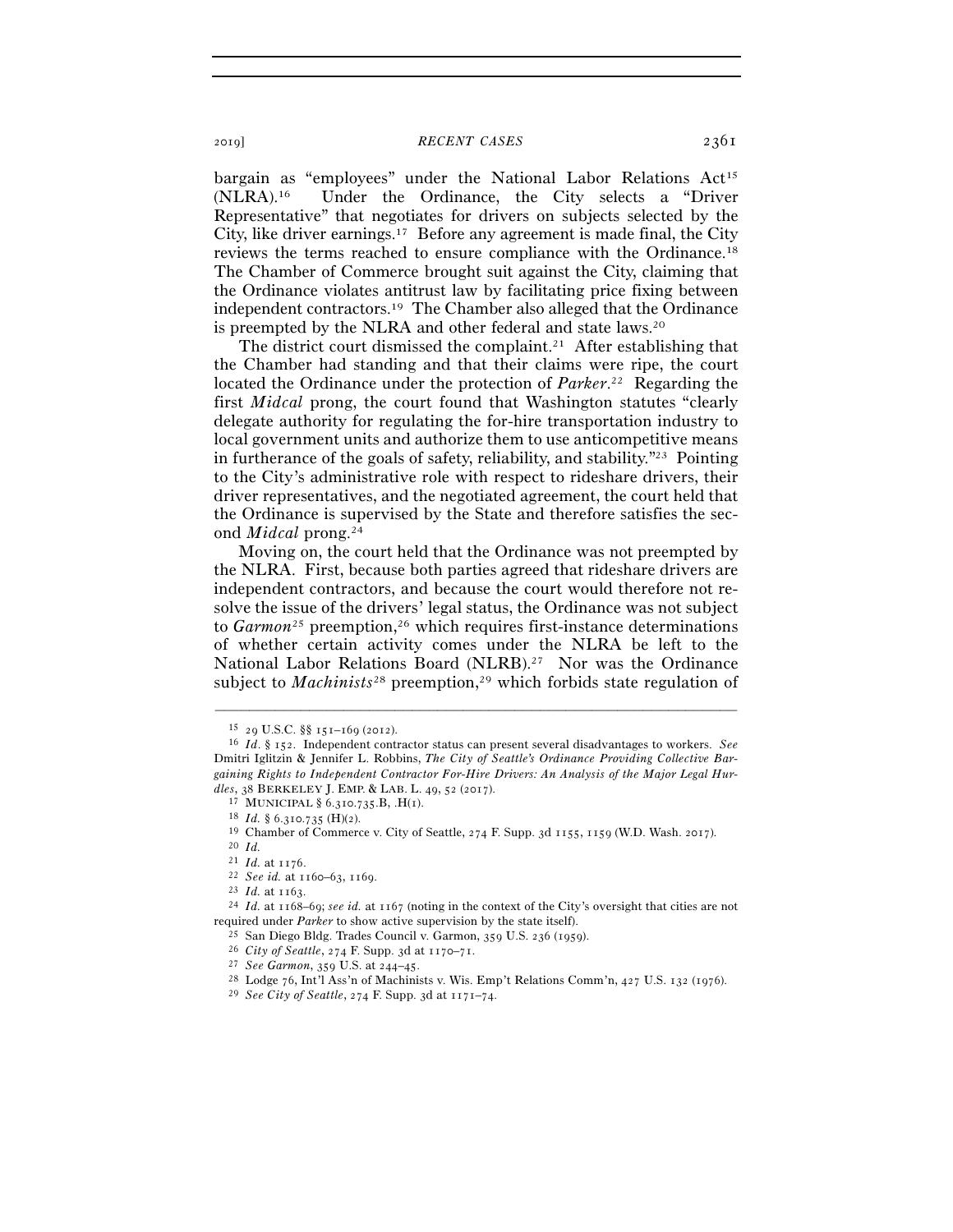2362 *HARVARD LAW REVIEW* [Vol. 132:<sup>2360</sup>

activity Congress intentionally left free from regulation.30 The court determined that independent contractors are less like supervisors who are intentionally exempted from collective bargaining — and more like agricultural workers — whose state right to collective bargaining was left open by Congress.<sup>31</sup> The Chamber appealed the decision.<sup>32</sup>

The Ninth Circuit affirmed in part, reversed in part, and remanded.<sup>33</sup> Writing for the panel, Judge Smith<sup>34</sup> reversed the district court on *Parker* immunity, holding that the Ordinance fails both *Midcal* prongs.35 The panel found that the state statutes offered by the City did not "plainly show" either that the legislature contemplated allowing rideshare "drivers to price-fix their compensation," or that such an "anticompetitive result" was "foreseeable."36 The statutes relied upon by Seattle authorized municipal regulation of "for hire transportation services without liability under federal antitrust laws,"37 but the panel distinguished transportation services from the "payment arrangements" between the rideshare companies and their drivers.<sup>38</sup> Likewise, the statute authorized the regulation of for-hire vehicles, but not that of the fees charged by rideshare companies through their mobile apps.39

The panel then turned to the state supervision prong, explaining first that state supervision is important because a nonstate entity claiming immunity may have self-dealing interests divergent from the state's "definition of the public good."40 The panel continued that the Ordinance must meet the supervision prong even though municipalities have been held exempt from state supervision under *Town of Hallie v.* 

<sup>30</sup> *See Machinists*, 427 U.S. 132 at 146–<sup>47</sup>. 31 *See City of Seattle*, 274 F. Supp. 3d at 1173–<sup>74</sup>. 32 The district court also dismissed the remaining state and federal law claims, but the Chamber did not appeal these holdings. See id. at  $1174-76$ ; City of Seattle, 890 F.3d at  $775-76$ .<br><sup>33</sup> City of Seattle, 890 F.3d at 795.<br><sup>34</sup> Judge Smith was joined by Judges Murguia and Robreno. Judge Robreno was sitting by

designation from the Eastern District of Pennsylvania.<br><sup>35</sup> *City of Seattle*, 890 F.3d at 782, 787.<br><sup>36</sup> *Id.* at 783. Regulations are clearly articulated by the state "if the anticompetitive effect was

the 'foreseeable result' of what the State authorized." *Id.* at 782 (internal quotation marks omitted) (quoting FTC v. Phoebe Putney Health Sys., Inc., 568 U.S. 216, 227 (2013)). In the Ninth Circuit, the clear articulation prong first requires a plain showing of state authorization, after which foreseeability is used to define "the *reach* of antitrust immunity." *Id.* at 783 (quoting Shames v. Cal. Travel & Tourism Comm'n, 626 F.3d 1079, 1084 (9th Cir. <sup>2010</sup>)). 37 WASH. REV. CODE ANN. § 46.72.001 (West <sup>2019</sup>). 38 *City of Seattle*, 890 F.3d at 784. *But see* O'Connor v. Uber Techs., Inc., 82 F. Supp. 3d 1133,

<sup>1141</sup> (N.D. Cal. 2015) ("Uber does not simply sell software; it sells rides. Uber is no more a 'technology company' than Yellow Cab is a 'technology company' because it uses CB radios to dispatch

<sup>. . . .&</sup>quot;); Cotter v. Lyft, Inc., 60 F. Supp. 3d 1067, 1078 (N.D. Cal. <sup>2015</sup>). 39 *City of Seattle*, 890 F.3d at 785. To make this distinction, the panel relied on *Medic Air Corp. v. Air Ambulance Authority*, 843 F.2d 1187, 1189–90 (9th Cir. <sup>1988</sup>). 40 *City of Seattle*, 890 F.3d at 787 (quoting N.C. State Bd. of Dental Exam'rs v. FTC, 135 S. Ct.

<sup>1101</sup>, 1112 (2015)); *see id.* at 787–88.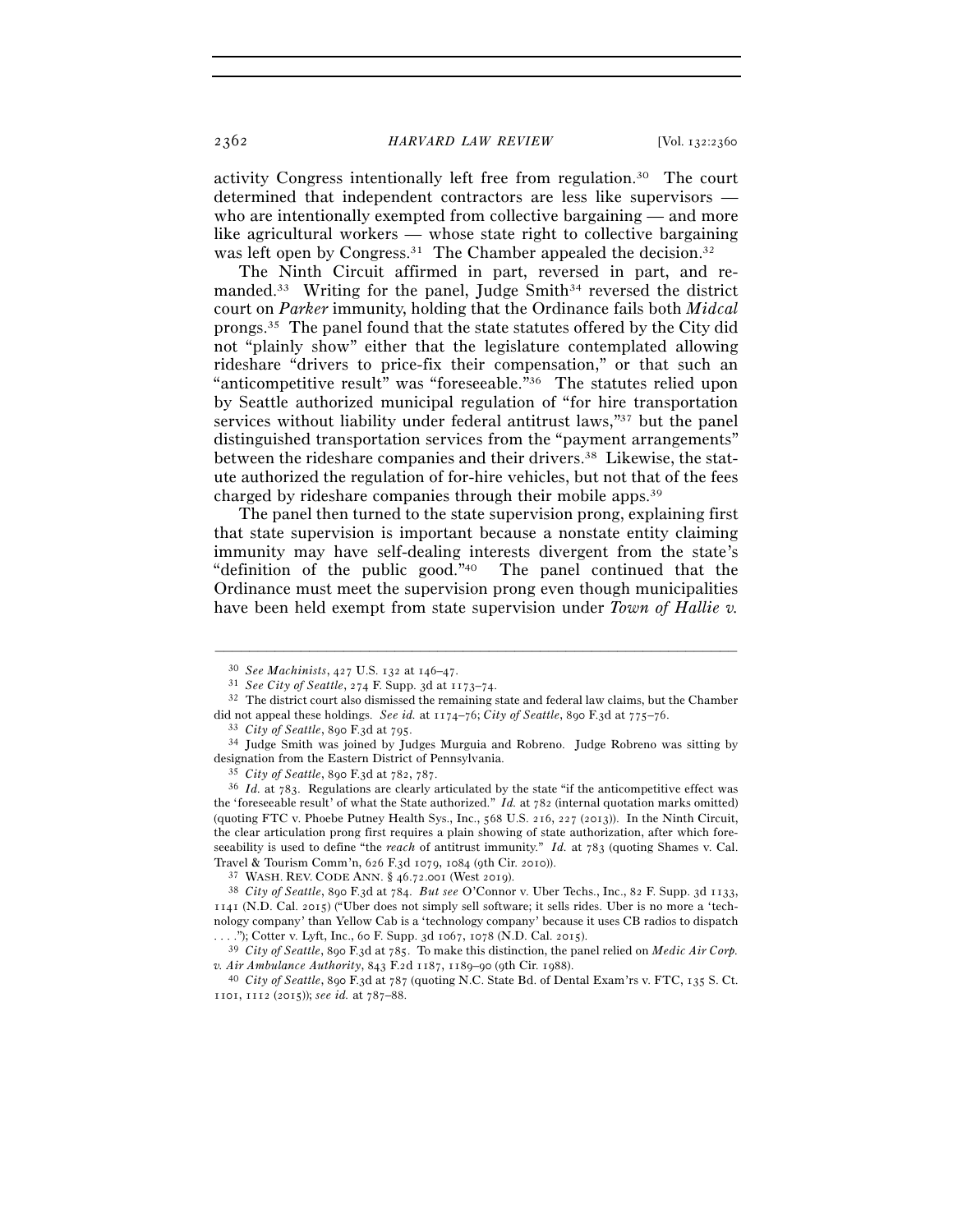City of Eau Claire.<sup>41</sup> To the extent that municipalities receive any state supervision exemption under *Hallie*, it is because of their political accountability and lack of incentive for self-dealing — conditions "eviscerated by the involvement of private parties in this case."42 The panel concluded that the Ordinance was "[c]learly" not supervised by the state.43 On remand, the panel allowed the district court to revisit which mode of antitrust preemption analysis applies: per se or rule of reason.<sup>44</sup>

Judge Smith affirmed the district court's holding on NLRA preemption. Because the Ordinance expressly disclaims the need to determine the legal status of drivers, and the Chamber failed to show that the NLRB would rule in the Chamber's favor with respect to any such determination, *Garmon* preemption did not apply.45 The panel then cited multiple reasons why *Machinists* preemption did not apply either, including that legislative history about excluding independent contractors from the NLRB definition of "employees" revealed that Congress intended to return to an earlier definition, not preempt collective bargaining regulation, and that demonstrating the exclusion of independent contractors from "employees," without more, is insufficient for a showing of *Machinists* preemption.46

That the Ninth Circuit could deny *Parker* immunity in this case reveals the doctrine to be a paper wall separating federal courts from substantive review of city lawmaking. Although the Ordinance failed both *Midcal* prongs, it is useful to set aside the active supervision prong and focus on the risks presented by the court's clear articulation analysis.47 In this case, doctrine did not compel the panel to interpret the state statute so narrowly. The policy justifications underlying the clear articulation prong did not demand a narrow construction either. Even so, the panel rigidly interpreted the Washington statutes, paving the way for hopeful litigants to do the same. Narrowing the clear articulation prong narrows the *Midcal* test, opening local regulation to substantive review by federal courts. The tactic deployed by the panel, and its consequences, can make vulnerable large swathes of local regulation.

<sup>41</sup> 471 U.S. 34, 47 (1985) ("[A]ctive state supervision is not a prerequisite to exemption from the antitrust laws where the actor is a municipality rather than a private party."); *see City of Seattle*, 890 F.3d at 788.<br>
<sup>42</sup> City of Seattle, 890 F.3d at 790; see id. at 788–90.<br>
<sup>43</sup> Id. at 789.<br>
<sup>44</sup> Id. at 781. For an explanation of the two modes of analysis, see *infra* pp. 2365–66.<br>
<sup>45</sup> See City of Seattle, 890 F.3d

ance as to what constitutes active supervision. *See* Rebecca Haw Allensworth, *The New Antitrust Federalism*, 102 VA. L. REV. 1387, 1434–35 (2016). In the most recent *Parker* decision, *North Carolina State Board of Dental Examiners v. FTC*, 135 S. Ct. 1101 (2015), the Court signaled interest in further developing this prong. *See* Allensworth, *supra* at 1434–35.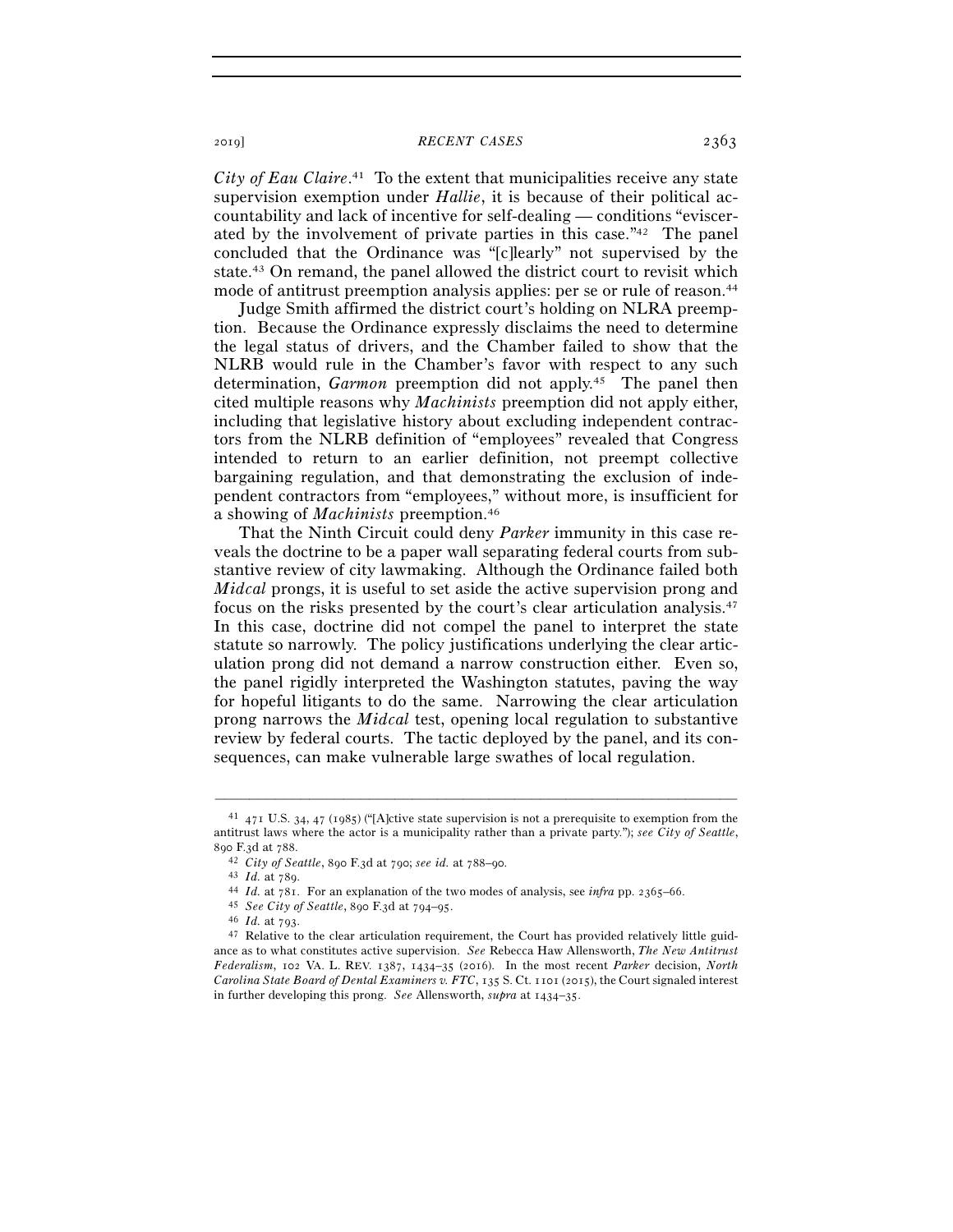#### 2364 *HARVARD LAW REVIEW* [Vol. 132:<sup>2360</sup>

The panel did not need to interpret the statutes so narrowly; the Supreme Court actually eschews extreme applications of the clear articulation doctrine, offering instead a Goldilocks directive. To the panel's partial credit, courts should not apply the clear articulation prong "too loosely."<sup>48</sup> Broad applications "impede [states'] freedom of action,"<sup>49</sup> forcing them to play legislative whack-a-mole and "disclaim" anticompetitive conduct as it pops up.50 Instead, courts should construe statutes narrowly enough to make legislatures take political responsibility for anticompetitive conduct.51 However, courts should not take an *exceedingly* narrow view of state authorization. Despite the prong's name, the Court has rejected calls for a clear statement rule.52 Courts that demand an express statement of state authorization adopt "an unrealistic view of how [state] legislatures work,"53 and undermine local authority.<sup>54</sup>

Nor do the policy goals underlying clear articulation doctrine demand reading state statutes narrowly. The active supervision prong is a strong check against states accidentally authorizing anticompetitive conduct; if a state does not authorize the given conduct, it won't have a mechanism to supervise it.55 And it is unclear that federal courts are well positioned to distinguish state statutes that accidentally authorize anticompetitive conduct from those that are intentionally flexible state drafting procedures and statutory norms differ from their federal counterparts.56 Moreover, to the extent that political accountability concerns drive the need for states to take responsibility for anticompetitive conduct,57 local regulation is doubly accountable: it is sensitive to lobbying pressures and elections at both state and local levels.<sup>58</sup>

The Washington statutes at issue can be comfortably interpreted under the clear articulation doctrine. The statutes are not a general grant

<sup>&</sup>lt;sup>48</sup> FTC v. Phoebe Putney Health Sys., Inc., 568 U.S. 216, 229 (2013).<br><sup>49</sup> FTC v. Ticor Title Ins. Co., 504 U.S. 621, 635 (1992).<br><sup>50</sup> *Phoebe Putney*, 568 U.S. at 236 ("[L]oose application of the clear-articulation test tively requir[es] States to disclaim any intent to displace competition to avoid inadvertently authorizing anticompetitive conduct."). 51 *See Ticor Title*, 504 U.S. at <sup>636</sup>. 52 Town of Hallie v. City of Eau Claire, 471 U.S. 34, 43 (1985); *see also City of Seattle*, 890 F.3<sup>d</sup>

at 782 (acknowledging that although an express statement is not required, a "plain and clear" showing of specific state authorization is required).<br>
53 Town of Hallie, 471 U.S. at 43.<br>
54 See id. at 43–44.<br>
55 See id. at 46 ("[T]he requirement of active state supervision serves essentially an evidentiary

function: it is one way of ensuring that the actor is engaging in the challenged conduct pursuant to state policy."). 56 *See* Richard A. Briffault, *Beyond Congress: The Study of State and Local Legislatures*, <sup>7</sup>

N.Y.U. J. LEGIS. & PUB. POL'Y 23, 24–30 (<sup>2003</sup>). 57 *See* FTC v. Ticor Title Ins. Co., 504 U.S. 621, 636 (1992). 58 State voters can compel the state to contract local power, preempt its exercise, and tinker with the authorization and supervision schemes; city voters can vote directly on the local regulation.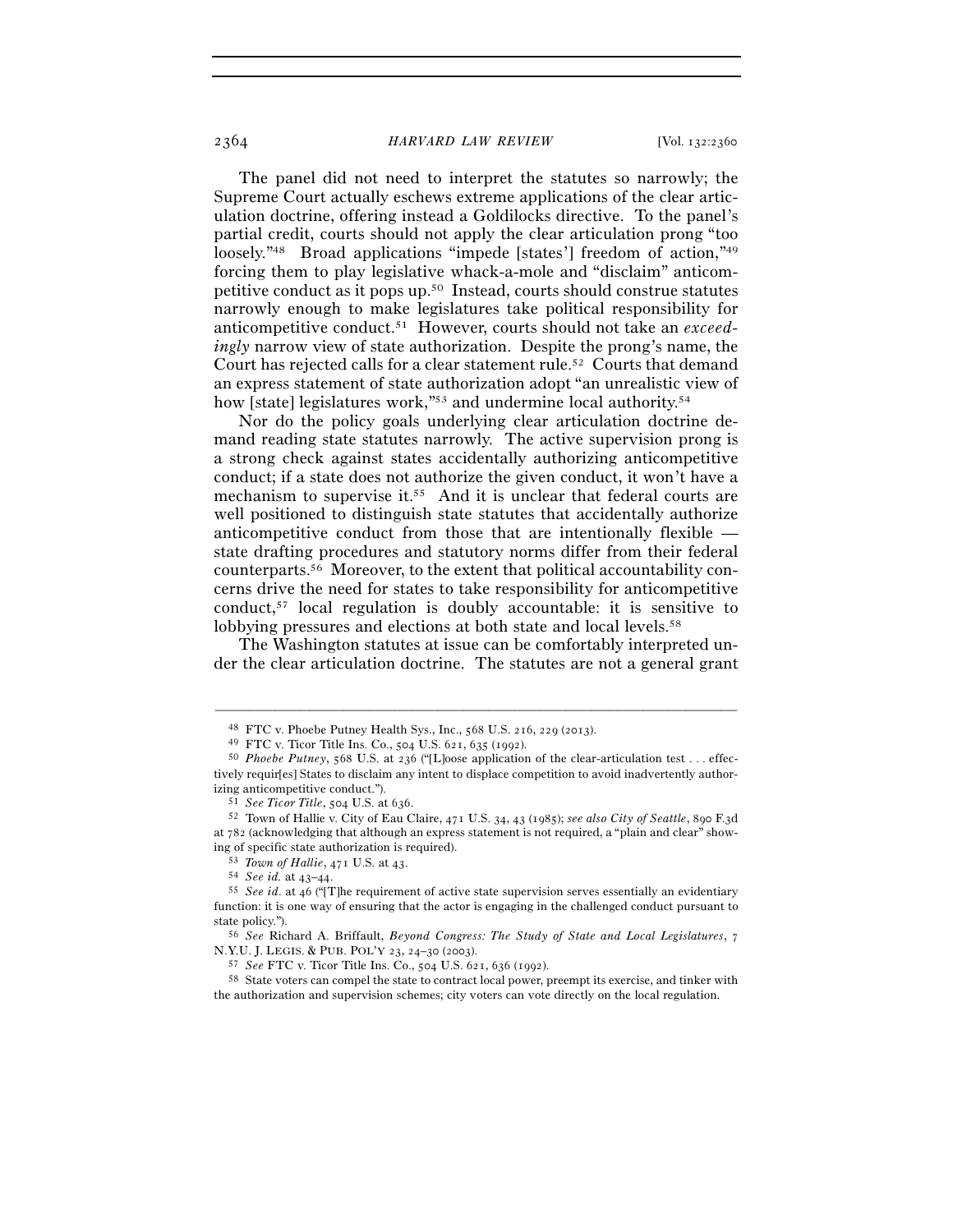of authority to cities in the way of home rule<sup>59</sup> or corporate powers.<sup>60</sup> They are directed toward transportation services and enumerate categories of and purposes for local regulation.<sup>61</sup> The statutes even expressly authorize anticompetitive local regulation.62 In order to conclude that the Ordinance was *not* clearly authorized by the state, the panel stepped outside the Goldilocks directive and split hairs between the markets stipulated by the statute; it found that rideshare companies are not really transportation services at all, but vendors in a market of drivers, whereas the statute concerns consumer markets.<sup>63</sup> But the statute concerns both driver and consumer regulation,64 and this interpretation of rideshare companies elides their role as market coordinators.65 With this decision, hopeful plaintiffs are given a roadmap to challenge local regulation: if you cannot prevail on the statutory text, recharacterize the anticompetitive conduct until no statute clearly authorizes the action.

By taking an especially narrow view of clear articulation, the panel opens the door to municipal Lochnerism. After a federal court denies a city *Parker* immunity, it judges whether the local regulation is preempted by the Sherman Act.<sup>66</sup> Some regulation can be categorically preempted if it constitutes a per se antitrust violation, conduct like horizontal price fixing that has been previously identified by courts as always anticompetitive.67 Everything else is judged under a "rule of reason" test, by which

–––––––––––––––––––––––––––––––––––––––––––––––––––––––––––––

liability under federal antitrust laws." WASH. REV. CODE ANN. § 46.72.001 (West 2019); *cf.* Cantor v. Detroit Edison Co., 428 U.S. 579, 584–85 (1976) (finding that widespread regulation of industry failed to authorize anticompetitive conduct); Medic Air Corp. v. Air Ambulance Auth., 843 F.2d  $1187, 1189$  (9th Cir. 1988) (finding no contemplation of authorization of anticompetitive conduct).<br>  $^{63}$  See City of Seattle, 890 F.3d at 785.<br>  $^{64}$  The statute permits regulation of "entry into the business of prov

portation services" and "the rates charged for providing for hire vehicle transportation service." WASH. REV. CODE ANN. § 46.72.160 (1), (3) (West <sup>2019</sup>). 65 *See* Sanjukta M. Paul, *Uber as For-Profit Hiring Hall: A Price-Fixing Paradox and Its Im-*

*plications*, 38 BERKELEY J. EMP'T & LAB. L. 233, 237–39 (2017); *see also* sources cited *supra* note 38 (rejecting arguments that rideshare companies are not in the business of selling rides).

<sup>66</sup> *See* Leegin Creative Leather Prods., Inc. v. PSKS, Inc., 551 U.S. 877, 885–86 (2007). *See generally* City of Columbia v. Omni Outdoor Advert., Inc. 499 U.S. 365, 370 (1991); Bus. Elecs. Corp. v. Sharp Elecs. Corp., 485 U.S. 717, 723, 733–34 (1988); Rice v. Norman Williams Co., 458 U.S. 654, 661 (<sup>1982</sup>). 67 *See Leegin Creative Leather Prods., Inc.*, 551 U.S. at 885–86.

<sup>59</sup> *See* Cmty. Commc'ns Co. v. City of Boulder, 455 U.S. 40, 56 (1982) (finding home rule powers insufficient to authorize anticompetitive conduct). Home rule gives cities powers of self-government. See  $id$ . at  $43$ .

<sup>&</sup>lt;sup>60</sup> See FTC v. Phoebe Putney Health Sys., Inc., 568 U.S. 216, 227-28 (2013) (finding only a general grant of corporate powers and no contemplation of anticompetitive conduct). Grants of corporate power give political subdivisions certain corporate powers and functions for the purpose of participating in the marketplace. *See, e.g.*, *id.* at 227 n.6, 228.<br><sup>61</sup> The statute sets out six categories of regulation, such as licensing requirements, rates charged,

routes and operations, "safety and equipment requirements," and "[a]ny other requirements adopted to ensure safe and reliable for hire vehicle transportation service." WASH. REV. CODE ANN.  $$46.72.160$  (West 2019).<br><sup>62</sup> The legislature authorizes municipal regulation of "for hire transportation services without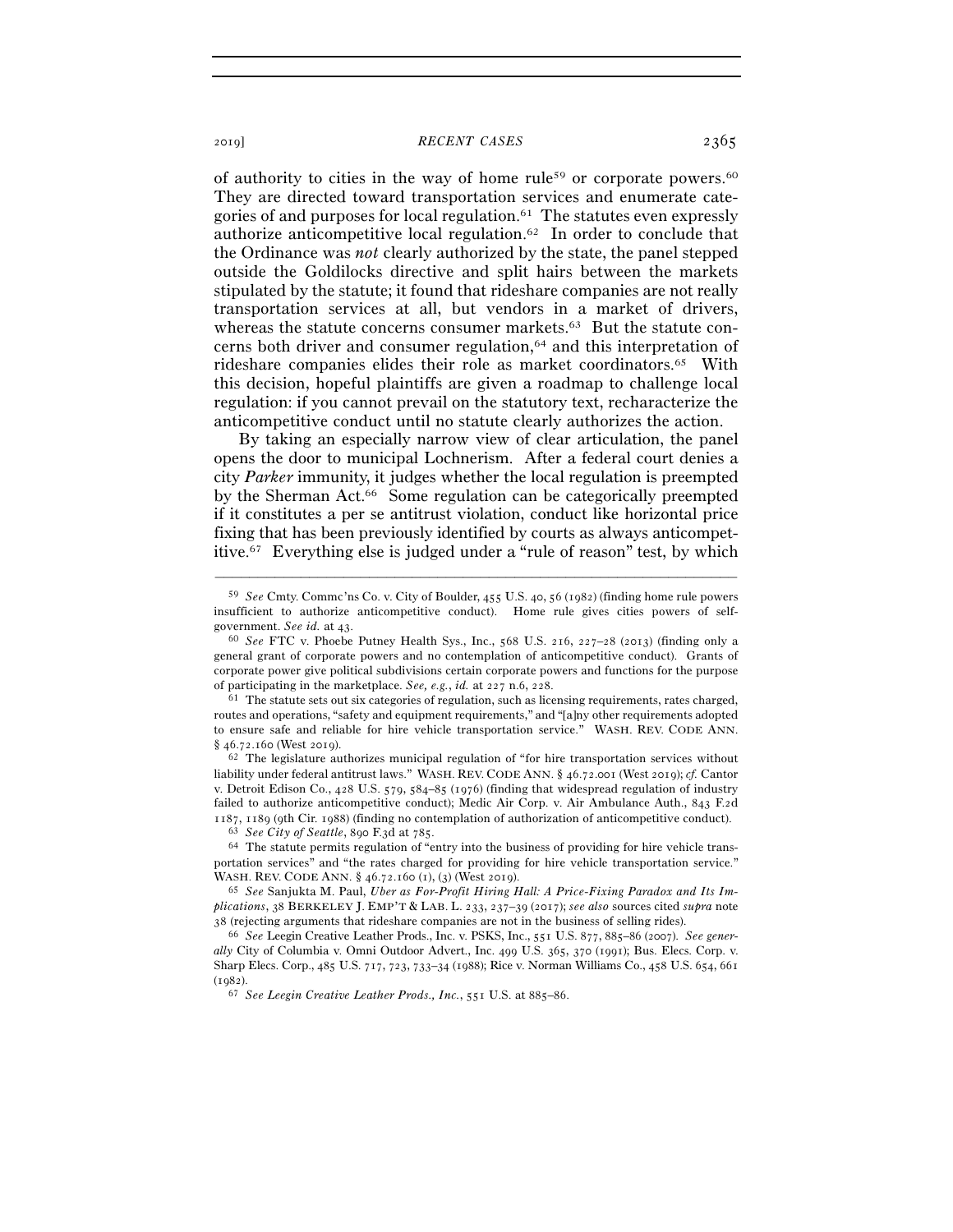## 2366 *HARVARD LAW REVIEW* [Vol. 132:<sup>2360</sup>

courts weigh the restraint on trade against consumer interests.68 Under either analysis, but especially under the rule of reason test, judges can act as "superlegislature" over politically accountable local economic regulation.69 The Sherman Act's breadth70 empowers federal courts in two respects reminiscent of *Lochner*. First, its broad pro-competitive mandate allows unelected judges to evaluate the wisdom of policy choices against a statutory liberty of contract.71 Second, the imperial scope of the Act subjects large tracts of local regulation to judicial scrutiny.<sup>72</sup> Before he took the bench, Judge Garland, comparing proposals for a narrowed *Parker* immunity to *Lochner*, warned that "regulations as disparate as zoning and occupational licensing, exclusive franchises and rent control, minimum wages and minimum hours could all be overturned."73

*City of Columbia v. Omni Outdoor Advertising, Inc.*74 can illustrate both the application and the consequences of the panel's narrowing technique. There, the Court was asked whether zoning powers granted by the state authorized the anticompetitive effects of a city ordinance restricting billboards.75 Justice Scalia answered in the affirmative.76 He wrote that a narrow clear articulation prong would have "unacceptable consequences,"77 and agreed with Professors Philip Areeda and Herbert Hovenkamp, who reasoned that demands for "unqualified 'authority' . . . inevitably [transform the antitrust court into] the standard reviewer . . . of state and local activity."78 Imagine the Ninth Circuit panel encountered these facts. Using the narrowing technique, the panel could find the statute lacking. While the state may foresee anticompetitive land use decisions with respect to businesses, billboards do not displace businesses, but instead restrict consumers' market knowledge. Denying *Parker* immunity, the panel could review the policy's merits.

<sup>68</sup> *See id.*

 $^{69}$  See Garland,  $supra$ note 12, at 510 (quoting Ferguson v. Skrupa, 372 U.S. 726, 731 (1963)).<br> $^{70}$  See 15 U.S.C. § 1 (2012) (prohibiting all restraints on trade).<br> $^{71}$  See Lochner v. New York, 198 U.S. 45, 57 (1905) must be appropriate and legitimate"); *see also* 324 Liquor Corp. v. Duffy, 479 U.S. 335, 359–60 (1987) (O'Connor, J., dissenting) ("[I]n a manner reminiscent of the long-repudiated *Lochner . . .* , the Court strikes down the ABC Law because it concludes that the law was not 'effective' . . . ." (citation omitted)). 72 *See* William H. Page, *Antitrust, Federalism, and the Regulatory Process: A Reconstruction* 

*and Critique of the State Action Exemption After* Midcal Aluminum, 61 B.U. L. REV. 1099, 1107 (1981) ("[G]iven the virtually unlimited jurisdictional reach of the Sherman Act, [allowing it full preemptive effect] would effectively forbid all state regulation of price and entry.").<br>
<sup>73</sup> Garland, *supra* note 12, at 510.<br>
<sup>74</sup> 499 U.S. 365 (1991).<br>
<sup>75</sup> *See id.* at 368–72.<br>
<sup>75</sup> *Id.* at 384.<br>
<sup>77</sup> *Id.* at 371.<br>

<sup>145</sup> (Supp. 1989)).